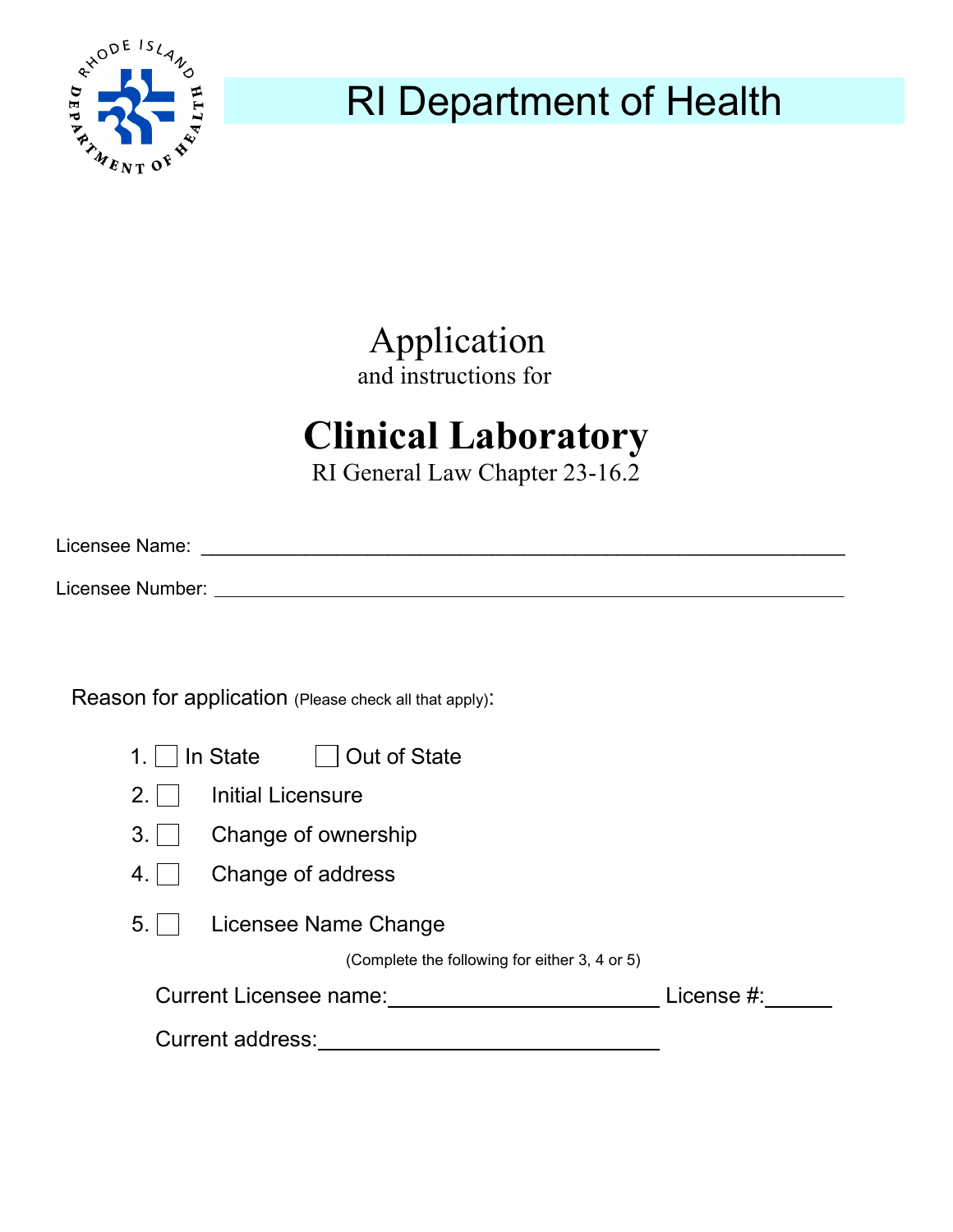

## **State of Rhode Island and Providence Plantations**

Department of Health

## **INSTRUCTIONS**

- Please answer all questions. Do not leave blanks. Incomplete forms will be returned to you and your license/permit will not be issued. Please use a ballpoint pen.
- Please use the fee calculation section to determine your fee.
- Make your check/money order payable to "General Treasurer, State of Rhode Island." Do not send cash.
- Please sign the completed application, return it with the required fee and mail to:

 Rhode Island Department of Health 3 Capitol Hill, Room 306 Providence, RI 02908-5097

- If you have any questions concerning this application, call the office of **Facilities Regulations** at (401) 222-2566.
- Licensure application materials are public records as mandated by Rhode Island law and may be made available to the public, unless otherwise prohibited by State or Federal law.

**ATTACHMENTS:** please label and staple each separate attachment and securely affix any and all attachments to this application.

- 1. **You must attach a current printed list of all direct and indirect owners whether individual partnership, limited partnership, limited liability company, or corporation with percent of ownership. If a corporation, this list must also include all officers, directors and other persons of any subsidiary corporation owning stock**.
- 2. **Director**: Provide documentation of qualifications of the individual designated as Laboratory Director and a copy of that individual's resume. If the director is not full time the name and qualifications of the director's designee must be also submitted.
- 3. **Laboratory Staff:** Provide a list of technical personnel, which includes qualification designations (e.g. MT, MLT etc.). Designate the individual's primary specialty area, if this application is for more than one specialty area.
- 4. **Hours of Operation:** Describe the laboratory hours of operation.
- 5. **Laboratory Facility:** Provide, floor plans, or a description of the facility, which support the statement that, the facility is adequate for the scope of services for which licensure is desired.
- 6. **Equipment:** Provide a current equipment list representing all the testing equipment for the specialty areas for which licensure is desired.
- 7. **Summary of Tests Performed**: Provide a list of all the tests for which licensure is desired.
- 8. **Proficiency Testing Program**: Identify the proficiency testing program(s) for each specialty, subspecialty or analyte for which licensure is desired.
- 9. **Quality Control Program**: Provide information regarding how your daily quality control program is achieved and used to assure accurate testing.
- 10. **Quality Assurance**: Provide a copy of your **current** quality assurance plan.
- 11. **Evidence of good standing in your state:** Out-of-state laboratories provide a copy of your state license and/or your CLIA certificate.

**Postage:** The amount of postage required for mail delivery will vary depending upon the total weight of your attachment(s) and application. Please be careful to include the appropriate postage necessary to mail your completed application.

| Please complete the following:                                                                                                                                           |                                                                                                                 |  |  |
|--------------------------------------------------------------------------------------------------------------------------------------------------------------------------|-----------------------------------------------------------------------------------------------------------------|--|--|
| Lab Director Information:<br>Please provide the name<br>and mailing address for the<br>laboratory director for whom<br>you are submitting the<br>required documentation. |                                                                                                                 |  |  |
| <b>Federal CLIA Provider</b><br><b>Number</b>                                                                                                                            | Federal CLIA Provider Number: William School School and School School School School School School School School |  |  |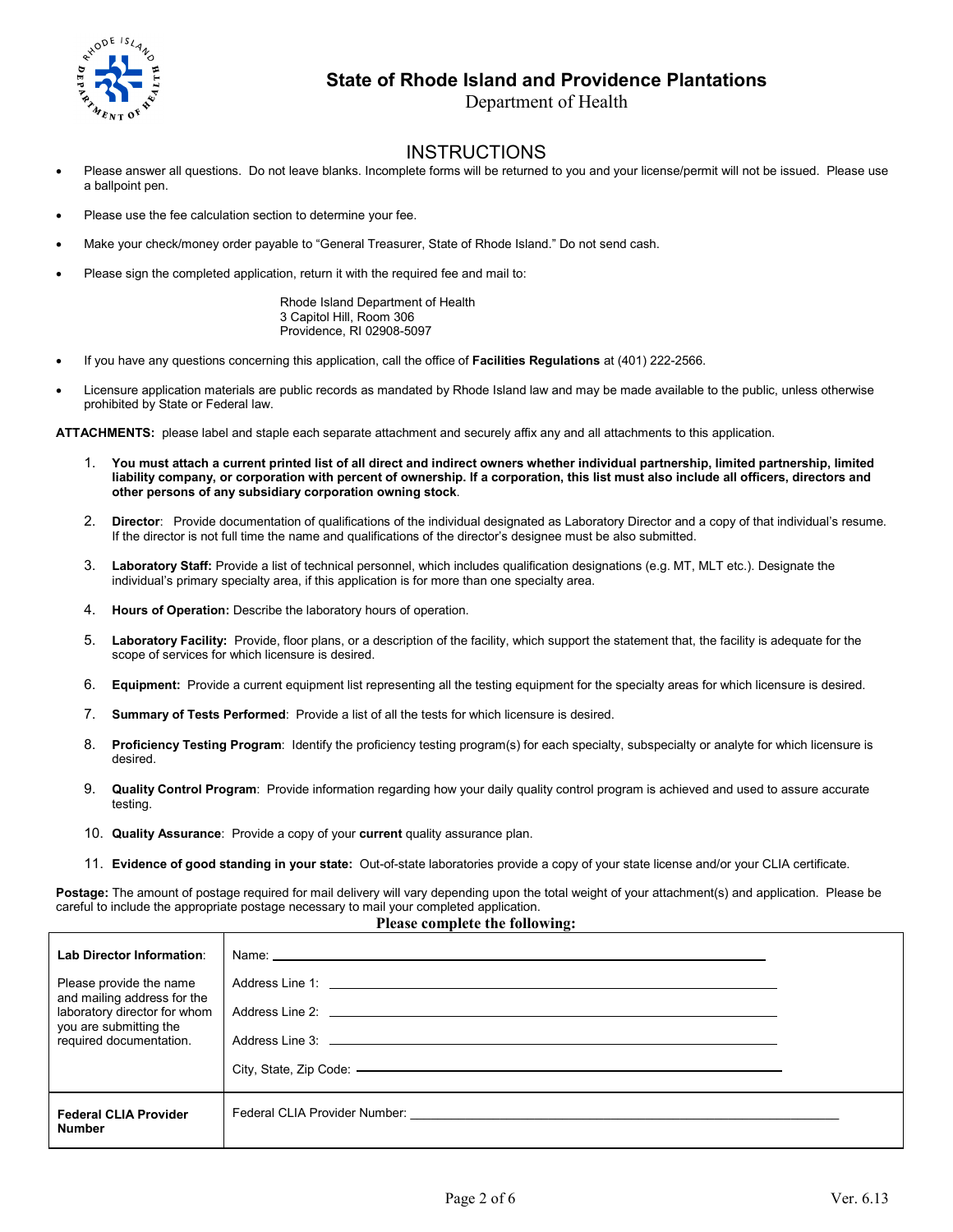

## **State of Rhode Island and Providence Plantations**

| Fee Calculation:                                     | Please check the specialties and sub-specialties in which licensure is desired.<br>А. |
|------------------------------------------------------|---------------------------------------------------------------------------------------|
|                                                      | <b>HISTOCOMPATABILITY</b><br>1.                                                       |
| If you are uncertain about<br>any aspect of fee      | 2.<br><b>MICROBIOLOGY</b>                                                             |
| calculation, please call the<br>office of Facilities | - Bacteriology                                                                        |
| Regulations at 222-2566.                             | Mycobacteriology                                                                      |
|                                                      | _ Mycology                                                                            |
|                                                      | Parasitology                                                                          |
|                                                      | _Virology                                                                             |
|                                                      | <b>DIAGNOSTIC IMMUNOLOGY</b><br>3.                                                    |
|                                                      | Syphilis Serology                                                                     |
|                                                      | _General Immunology                                                                   |
|                                                      | <b>CHEMISTRY</b><br>4.                                                                |
|                                                      | Routine Chemistry                                                                     |
|                                                      | _Urinalysis                                                                           |
|                                                      | Endocrinology.                                                                        |
|                                                      | _Toxicology                                                                           |
|                                                      | <b>HEMATOLOGY</b><br>5.                                                               |
|                                                      | 6.<br><b>IMMUNOHEMATOLOGY</b>                                                         |
|                                                      | ABO Group & Rh Type                                                                   |
|                                                      | Antibody Detection (transfusion)                                                      |
|                                                      | Antibody Detection (non-transfusion)                                                  |
|                                                      | Antibody Identification                                                               |
|                                                      | <b>Compatibility Testing</b>                                                          |
|                                                      | 7.<br><b>PATHOLOGY</b>                                                                |
|                                                      | Histopathology                                                                        |
|                                                      | Oral Pathology                                                                        |
|                                                      | Cytology                                                                              |
|                                                      | RADIOBIOASSAY<br>8.                                                                   |
|                                                      | 9.<br>CLINICAL CYTOGENETICS                                                           |
|                                                      | Other                                                                                 |
|                                                      |                                                                                       |
|                                                      |                                                                                       |
|                                                      |                                                                                       |
|                                                      |                                                                                       |
|                                                      |                                                                                       |
|                                                      |                                                                                       |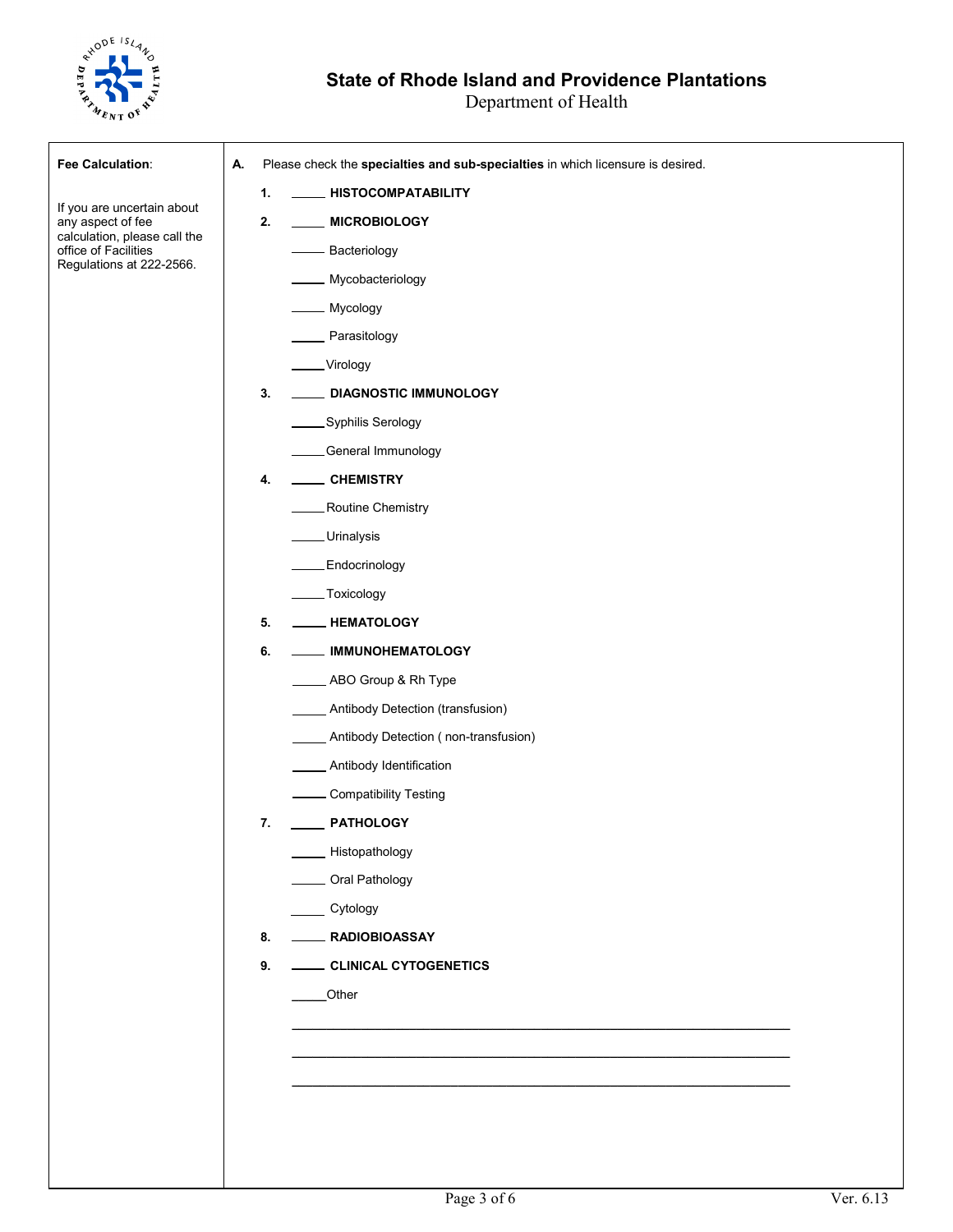

|                                                                                 | <b>Calculate the Fee:</b><br>В.                                        |                                                                                                                                                                                                                                             |
|---------------------------------------------------------------------------------|------------------------------------------------------------------------|---------------------------------------------------------------------------------------------------------------------------------------------------------------------------------------------------------------------------------------------|
|                                                                                 | within a SPECIALTY, you will need to submit the fee for the SPECIALTY. | The renewal fee is based on the number of SPECIALTIES in which licensure is desired. Currently, there are nine (9)<br>possible SPECIALTIES. They are indicated in capital bold letters. Whenever you check one or more subspecialties       |
|                                                                                 | Regulation at 401-222-2566.                                            | For example, if your laboratory tests for Bacteriology and Mycobacteriology in the MICROBIOLOGY specialty, your fee<br>will be \$650 for one SPECIALTY. If you are uncertain about any aspect of fee calculation, please contact Facilities |
|                                                                                 | Number of Specialties checked in A. X \$650.00=                        |                                                                                                                                                                                                                                             |
|                                                                                 |                                                                        | Total Fee: The Contract of Total Press, The Contract of Total Press, The Contract of Total Press, The Contract of To                                                                                                                        |
| <b>Facility Name:</b>                                                           |                                                                        |                                                                                                                                                                                                                                             |
| Please provide the name of<br>the facility (as known to the<br>public).         |                                                                        |                                                                                                                                                                                                                                             |
| <b>Facility Contact Person:</b><br>Please provide the name                      |                                                                        |                                                                                                                                                                                                                                             |
| and telephone number of a<br>person we can contact<br>concerning this facility. |                                                                        |                                                                                                                                                                                                                                             |
| <b>Facility Mailing</b><br>Information:                                         |                                                                        |                                                                                                                                                                                                                                             |
| Please provide the mailing                                                      |                                                                        |                                                                                                                                                                                                                                             |
| information for all<br>communication regarding                                  |                                                                        |                                                                                                                                                                                                                                             |
| this license.                                                                   |                                                                        |                                                                                                                                                                                                                                             |
| (Not published on<br><b>HEALTH</b> website).                                    |                                                                        |                                                                                                                                                                                                                                             |
|                                                                                 |                                                                        |                                                                                                                                                                                                                                             |
|                                                                                 |                                                                        |                                                                                                                                                                                                                                             |
|                                                                                 |                                                                        |                                                                                                                                                                                                                                             |
| <b>Facility Location</b>                                                        |                                                                        |                                                                                                                                                                                                                                             |
| Information:                                                                    |                                                                        |                                                                                                                                                                                                                                             |
| Please provide the location<br>information for this facility.                   |                                                                        |                                                                                                                                                                                                                                             |
| (Published on HEALTH                                                            |                                                                        |                                                                                                                                                                                                                                             |
| website).                                                                       |                                                                        |                                                                                                                                                                                                                                             |
|                                                                                 |                                                                        |                                                                                                                                                                                                                                             |
|                                                                                 |                                                                        |                                                                                                                                                                                                                                             |
|                                                                                 |                                                                        |                                                                                                                                                                                                                                             |
| <b>Ownership Type:</b>                                                          | Corporation                                                            | <b>Limited Liability Company</b>                                                                                                                                                                                                            |
| Please check ONE                                                                | <b>Governmental Entity</b>                                             | Sole Proprietorship                                                                                                                                                                                                                         |
|                                                                                 | Partnership                                                            | <b>Limited Partnership</b>                                                                                                                                                                                                                  |
|                                                                                 | Partner                                                                |                                                                                                                                                                                                                                             |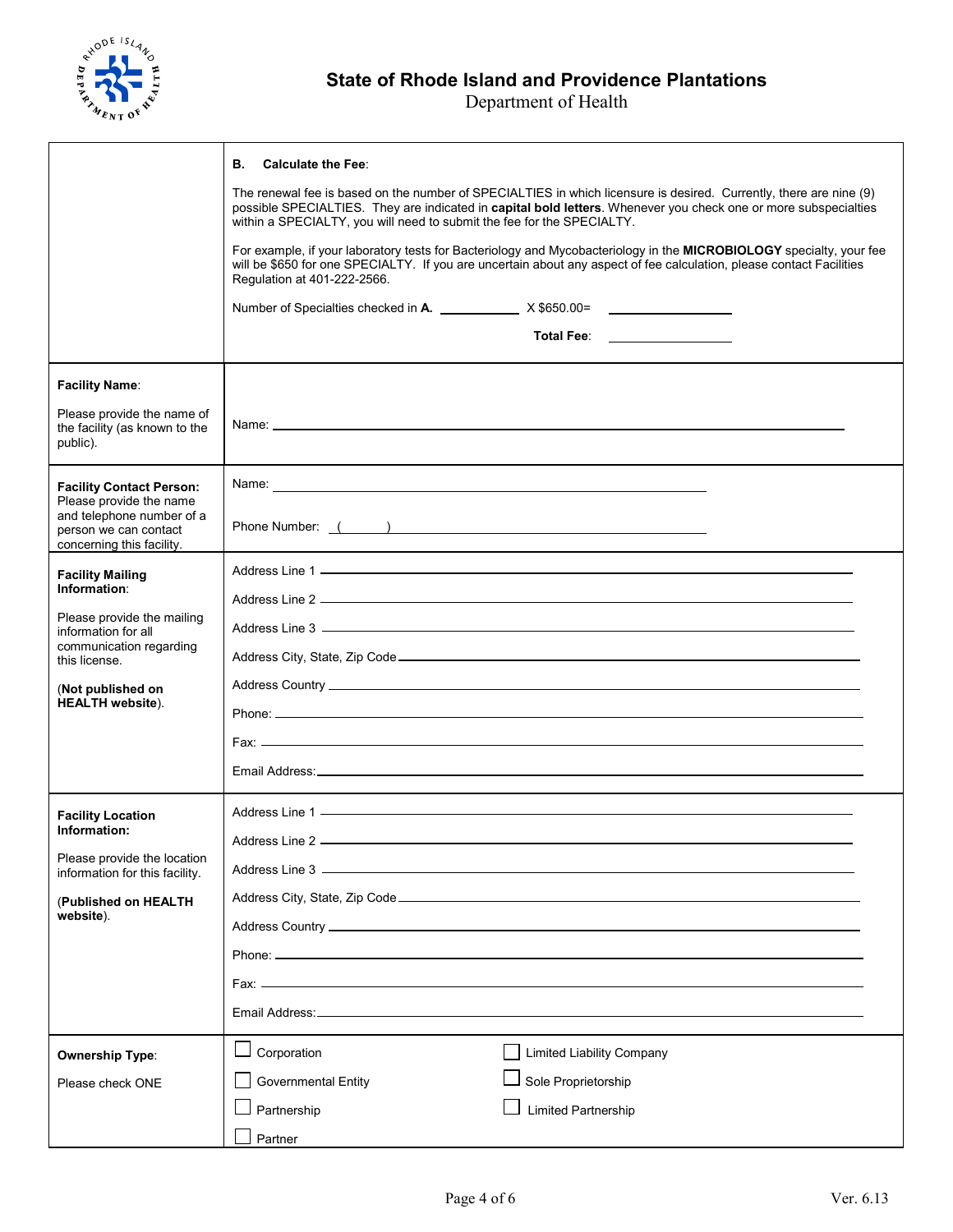

| <b>Ownership Information:</b>                                                                                                                                                                                      |                                                                                                                                                                                                                                      |
|--------------------------------------------------------------------------------------------------------------------------------------------------------------------------------------------------------------------|--------------------------------------------------------------------------------------------------------------------------------------------------------------------------------------------------------------------------------------|
| Please provide the<br>ownership information for<br>the Sole Proprietorship,<br>Partnership, Limited<br>Partnership, Corporation,<br>Limited Liability Company or<br>Governmental Entity per<br>page 2 instructions |                                                                                                                                                                                                                                      |
|                                                                                                                                                                                                                    |                                                                                                                                                                                                                                      |
| <b>Ownership Address</b><br>Information:                                                                                                                                                                           | Address Line 1                                                                                                                                                                                                                       |
| Please provide the address                                                                                                                                                                                         | Address Line 3                                                                                                                                                                                                                       |
| and telephone number(s) of<br>the Sole Proprietorship,                                                                                                                                                             | Address City, State, Zip code                                                                                                                                                                                                        |
| Partnership, Limited<br>Partnership, Corporation,                                                                                                                                                                  |                                                                                                                                                                                                                                      |
| Limited Liability Company or<br>Governmental Entity.                                                                                                                                                               |                                                                                                                                                                                                                                      |
|                                                                                                                                                                                                                    | Email Address: the contract of the contract of the contract of the contract of the contract of the contract of the contract of the contract of the contract of the contract of the contract of the contract of the contract of       |
| <b>Parent Organization,</b>                                                                                                                                                                                        |                                                                                                                                                                                                                                      |
| <b>Group Affiliation:</b>                                                                                                                                                                                          |                                                                                                                                                                                                                                      |
| Please complete this section                                                                                                                                                                                       | Name of Organization <b>Contract Contract Contract Contract Contract Contract Contract Contract Contract Contract Contract Contract Contract Contract Contract Contract Contract Contract Contract Contract Contract Contract Co</b> |
| if there is any parent<br>organization, group                                                                                                                                                                      | Address Line 1                                                                                                                                                                                                                       |
| affiliation or other entity that<br>is on the top of the                                                                                                                                                           | Address Line 2                                                                                                                                                                                                                       |
| Facility/agency control                                                                                                                                                                                            | Address Line 3<br><u> 1989 - Johann Stoff, amerikansk politiker (* 1908)</u>                                                                                                                                                         |
|                                                                                                                                                                                                                    |                                                                                                                                                                                                                                      |
|                                                                                                                                                                                                                    |                                                                                                                                                                                                                                      |
|                                                                                                                                                                                                                    |                                                                                                                                                                                                                                      |
|                                                                                                                                                                                                                    |                                                                                                                                                                                                                                      |
|                                                                                                                                                                                                                    |                                                                                                                                                                                                                                      |
| <b>Land/Building Info:</b>                                                                                                                                                                                         |                                                                                                                                                                                                                                      |
| If the owner of the land and                                                                                                                                                                                       | Address Line 1 and 1 and 1 and 1 and 1 and 1 and 1 and 1 and 1 and 1 and 1 and 1 and 1 and 1 and 1 and 1 and 1                                                                                                                       |
| building is other than the<br>operator of this                                                                                                                                                                     |                                                                                                                                                                                                                                      |
| agency/facility, please<br>complete the following:                                                                                                                                                                 |                                                                                                                                                                                                                                      |
|                                                                                                                                                                                                                    |                                                                                                                                                                                                                                      |
|                                                                                                                                                                                                                    |                                                                                                                                                                                                                                      |
| <b>Compliance with</b><br><b>Conditons of Approval</b>                                                                                                                                                             | This facility/agency is in compliance with all conditions of approval (i.e. relative to Certificate of Need, Change of<br>Effective Control, Initial Licensure and/or Licensure renewal).                                            |
|                                                                                                                                                                                                                    |                                                                                                                                                                                                                                      |
| Please check yes or no.                                                                                                                                                                                            | $\Box$ Yes<br>No                                                                                                                                                                                                                     |
|                                                                                                                                                                                                                    |                                                                                                                                                                                                                                      |